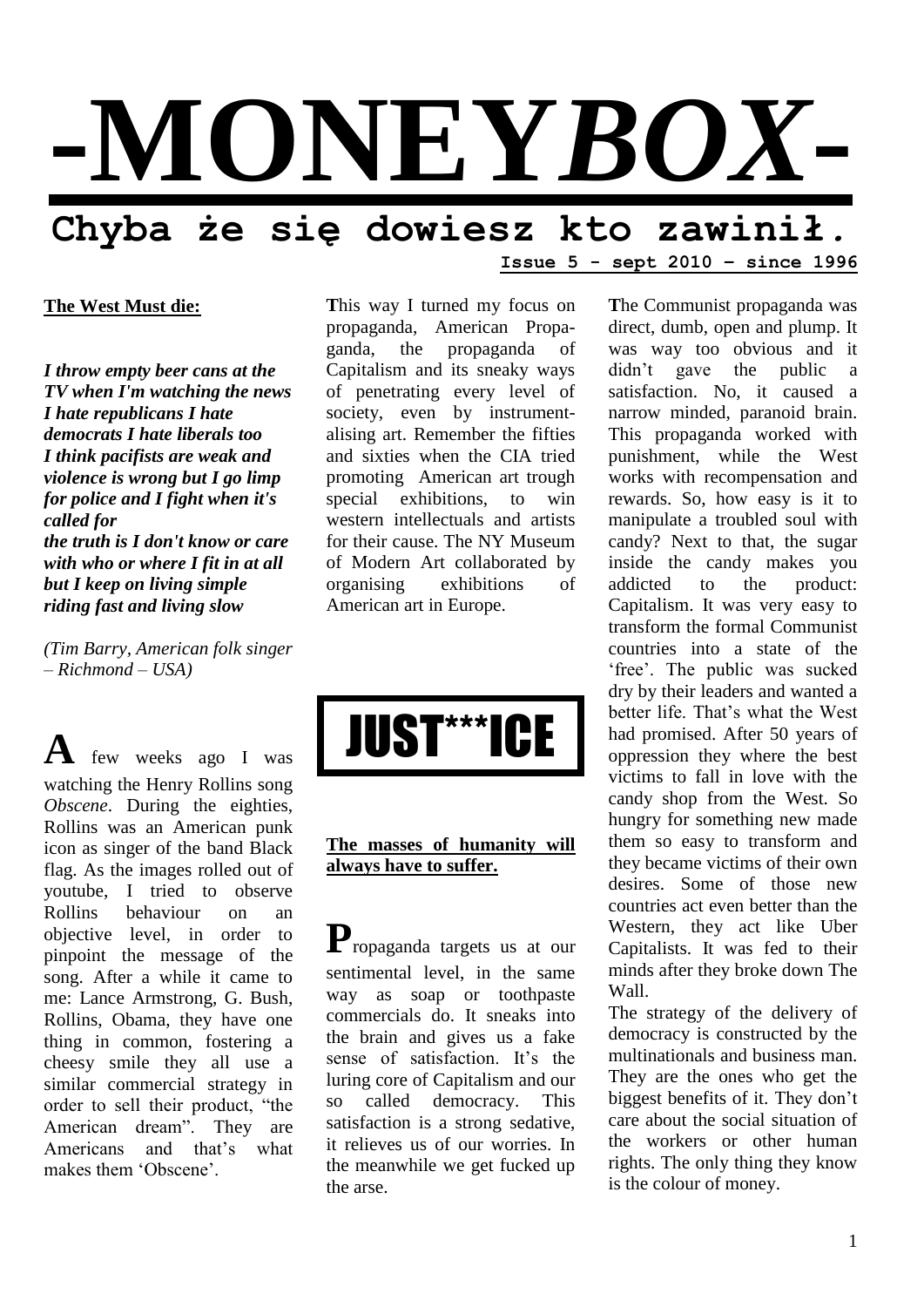**O**ur Communist had only two symbols to carry: a sickle and a hammer, but the Capitalist has millions of them: the products. Differentiation is a keyword in this individual society. The thing is: you can"t be addictive to the first one, so they had to use an other mental violence to make the public addictive to them. If it didn"t work, they still had something like Siberia.

The trick of the second one – the Capitalist – is way different and way more indefinable, indirect and indistinct. In the end, they both create a sick and dependent mass: the public.

**I**n 2008 I made the work "The West Must Die" in NYC. It was the summer of the Obama campaign. There really was a new hope in the US. Next to that, the country was still in war with Iraq and was also still trying to fight the Taliban. The left wing American taught Obama would change the situation.

"The West Must Die" was written in Chinese, Arabic and Russian. I made the translation of the words on one of those 'free' translators you can find on the internet. I"m still not sure if the translations are correct. Even that was a part of the work: a very ignorant way of using the www. That"s the same attitude we can find in America……..

I see this act as a part of the Western attitude. An attitude, born in a Christian tradition, who places it self in the centre. An attitude of the subconscious brain who thinks: I can do whatever I want, cause there is still god who justifies my behaviour after I confessed my sins in a dark cabin. That confession is a deep rooted

attitude of the West and the perfect tool to justify all the destruction we do and have done. It justifies our greed to reign.

If we see our Western capitalism as a child of the Catholic church, then we know how all the multinationals can do what ever they want with the earth and the citizens: "God Bless You".

Next to that, Catholicism is also the seed of our modern Democracies. This regenerates every new form of thinking or progression and transforms it to a product. So every form of opposition will be sucked into the big wheels of the Western machine of self protection and so called opportunities.

Congo (formal Belgian colony, the play yard of the royal family to hunt on the local population) became independent, the US asked the government of Congo to buy the uranium mines from the formal Belgian company: Union Minière. Union Minière had sold the mines to the government of Congo when it got independent. That was the mine who provided the US atomic bombs, made for Hiroshima and Nagasaki, with uranium. Congo refused to sell the mines and since then the US never took care about them. If the Americans could buy the mines, they had a direct access to the African culture and they could start to brainwash them



*Guns Of Texas 2008*

# **Democracy: we deliver.**

**T**he basic foundation of the Western machine is to destroy other cultures, under the flag of Democracy: we deliver. So they can bring their own truth. Means: they can sell their product as the truth. When two. In one way we can say: lucky they are. On the other hand, we all know the situation in Africa right now. Here we see a fetish denial from the white man: *'I know it, but I don't want to know what I know. So I don't know it' (Slavoj Zizek – Violence).* **It is also a very Catholic tradition to handle**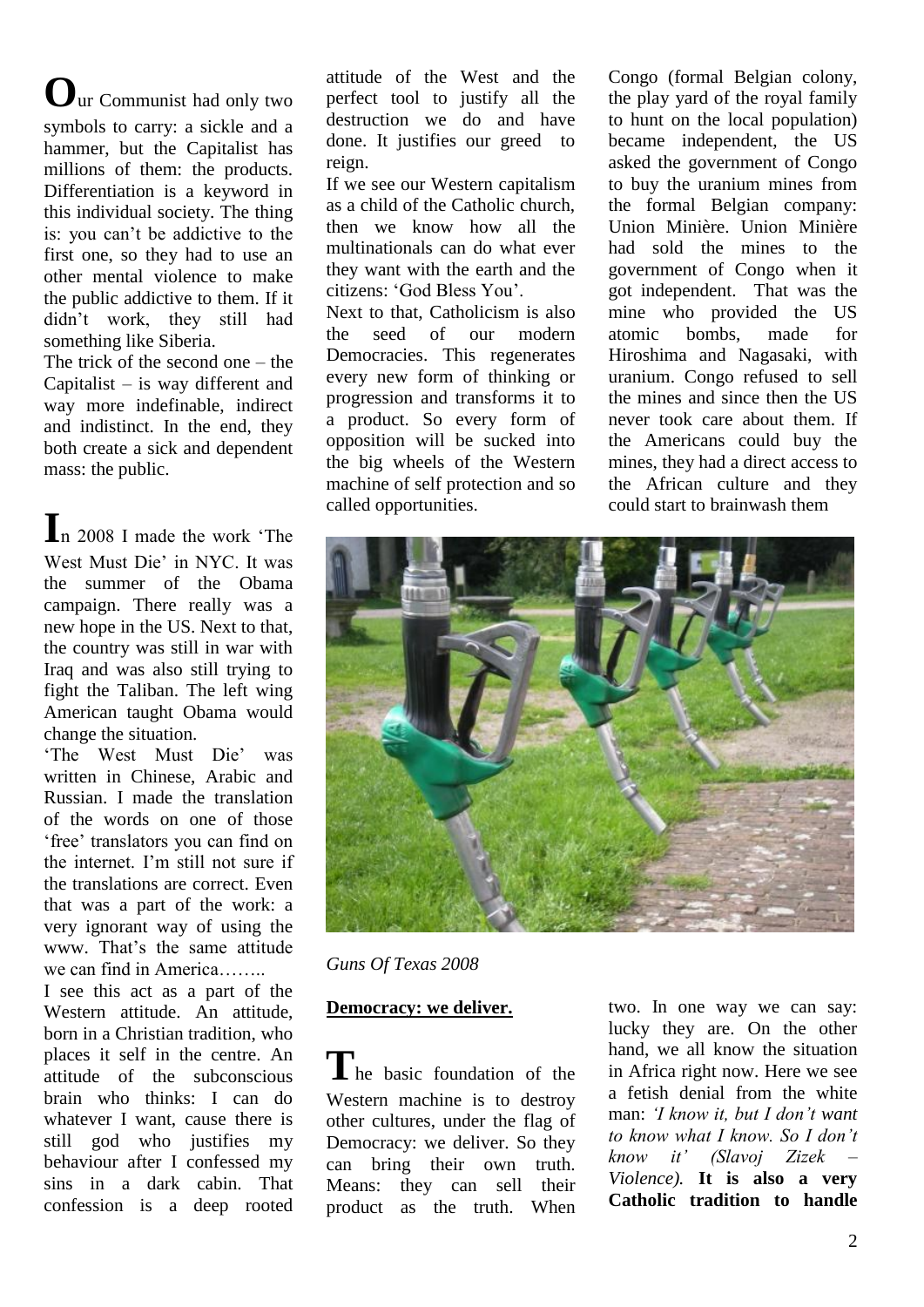**like this**: *'All humans are brothers'*. But the ones who don"t accept this brotherhood aren"t human *(Slavoj Zizek – Violence).* This attitude is very clear in the Western point of view to Africa. (Now a day, things are changing fast, the Chinese do have interest for the richness of the African soil and guess who"s again on stage?).

It's also a very utopic idea to think about the power of the United Nations really exists. The only real power is the USA. Their attitude (war and democracy) to the rest of the world is sometimes illegal but legitimate'. It's a 'preventive self protection" to attack other states who might attack the USA. The violence they use is just the same as the violence of others, violence is violence no matter who use it. The American idea of violence is: "Violence is the crime you do, but not us.' For example the bombing of Nüremberg or the bombing by the NATO forces of Servië in 1999. This attitude legitimates all their crimes against Humanity. *(Noam Chomsky – Failure States)*

# Nic się nie zmieniło

**C**oming back to Henry Rollins. Henry is now having TV shows in the US. He became as well a well social accepted citizen. But how critical are his words? How critical can a man be in the US media? They still have that 'Patriot Act' (Uniting and Strengthening America by Providing Appropriate Tools Required to Intercept and Obstruct Terrorism Act of 2001). The act dramatically reduced restrictions on law enforcement agencies' ability to search telephone, e-mail communications, medical, financial, and other records; eased restrictions on foreign intelligence gathering within the United States: expanded the [Secretary of the](http://en.wikipedia.org/wiki/United_States_Secretary_of_the_Treasury)  [Treasury"s](http://en.wikipedia.org/wiki/United_States_Secretary_of_the_Treasury) authority to regulate financial transactions, particularly those involving foreign individuals and entities; and broadened the discretion of law enforcement and immigration authorities in detaining and deporting [immigrants](http://en.wikipedia.org/wiki/Immigration_in_the_United_States) suspected of terrorism-related acts. The act also expanded the definition of terrorism to include [domestic](http://en.wikipedia.org/wiki/Domestic_terrorism)  [terrorism,](http://en.wikipedia.org/wiki/Domestic_terrorism) thus enlarging the number of activities to which the USA PATRIOT Act's expanded law enforcement powers could be applied.

The screen prints I made with "The West Must Die", written in different languages, were distributed in different places in NYC. The letters were printed on pieces of cardboard from boxes, on old papers, on covers from magazines, etc. Those pieces of junk became a new product with a very strong meaning. I hang them up, on a very casual way, in the streets of NYC. For example: on trashcans, billboards, construction shutting,…

**W**hat do the words "The West Must Die" mean in an other language? Do we totally understand those words when they are spoken by a the Chinese or Iranian peoples? The language is a prolongation of their culture. On a first level, we are really triggered by the cruel sentence. Cause the Western person who reads the sentence (in English) is very personal touched and doesn"t made a reflection. On that moment he really things he is 'The West'. 'The West' I explained here before in consequence of Western Democracy, Western Capitalism and the Catholic Church. Though the words are not written in English or in an other Western language. I'm not even sure if the average American can read Arabic, Chinese or Russian.

**B**oth political groups provided art which they used as a propaganda tool. The modernism was not a state-inspired ideological framework: each individual artist rested on it's own individual will. The Soviet Socialist realism rested on the collective will. We can also reflect this in the style of propaganda and style of ideology. The West is providing a range of different products, all under the name Capitalism. In Art we had in the 5ties a strong American group of artists: Action painting, Abstract expressionism, the New York School, Gestural painting. The American artists didn"t had to look at the European art (before WWII) any longer: the Avant Garde form Duchamp to the Cubism of Picasso.

'The West Must Die' is a reflection on both styles. By using words, we come in the symbolic field. By using language we are supposed to debate each other, instead of